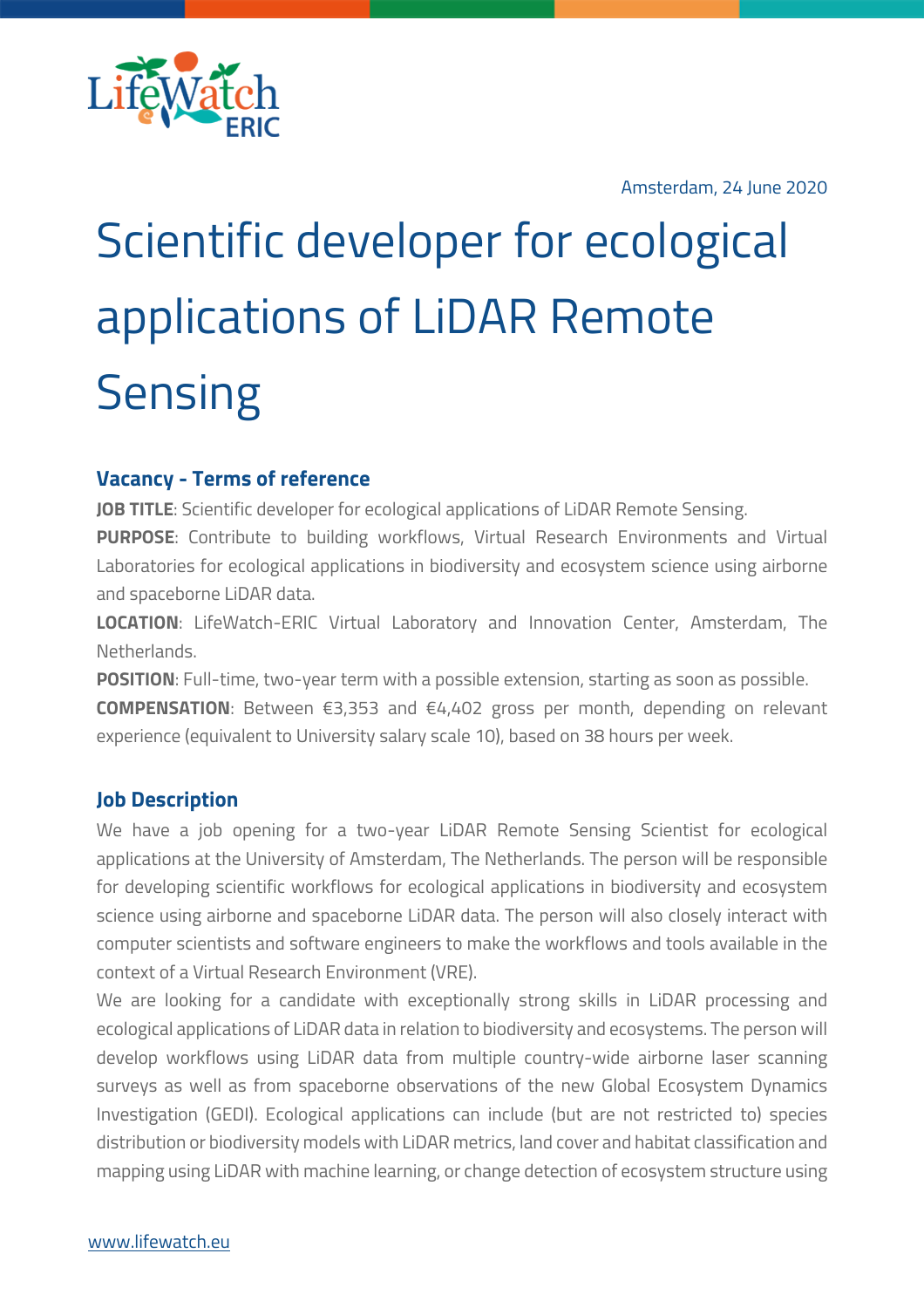

multi-temporal LiDAR datasets. The person should show a passion for biodiversity and ecosystems and a deep understanding of how biodiversity and ecosystems change due to natural processes or human impact. Excellent programming skills in Python and R and experience in GIS and geospatial analyses are required. Additional experience in handling other Earth observation and remote sensing data is advantageous. The candidate should also show strong writing and verbal communication skills and have a successful track-record of publications.

You will develop scientific workflows in the context of establishing a Virtual Lab for ecological applications of LiDAR data. This will include the processing of various national, multi-terabyte airborne LiDAR data using a newly developed point cloud processing software tool **Laserchicken**, and a related High Performance Computing (HPC) processing pipeline called Laserfarm, both of which are implemented in Python. You will also process LiDAR data from the Global Ecosystem Dynamics Investigation (GEDI) using e.g. rGEDI. Other open source software tools for processing and visualization of point clouds and raster data (e.g. rLiDAR, raster, PDAL, GDAL) are also relevant. Using the derived metrics of ecosystem height, ecosystem cover, and ecosystem structural complexity you will develop ecological applications of LiDAR data with relevance to biodiversity and ecosystem science.

This will include national to global analyses of species distributions, ecosystem structure change, and/or mapping and classification of animal habitats using LiDAR and machine learning.

## **Contract and Working Environment**

The candidate will be contracted by the LifeWatch ERIC Virtual Laboratory and Innovation Center in Amsterdam, The Netherlands and will work within the premises of the University of Amsterdam, Institute for Biodiversity and Ecosystem Dynamics (IBED)

LifeWatch ERIC is a European Infrastructure Consortium providing e-Science research facilities to scientists seeking to increase our knowledge and deepen our understanding of biodiversity organisation and ecosystem functions and services in order to support civil society in addressing key planetary challenges.

LifeWatch ERIC seeks to understand the complex interactions between species and the environment, taking advantage of High-Performance, Grid and Big Data computing systems, and the development of advanced modelling tools to implement management measures aimed at preserving life on Earth.

Combining a wide range of ICT tools and resources with deep knowledge of the domain,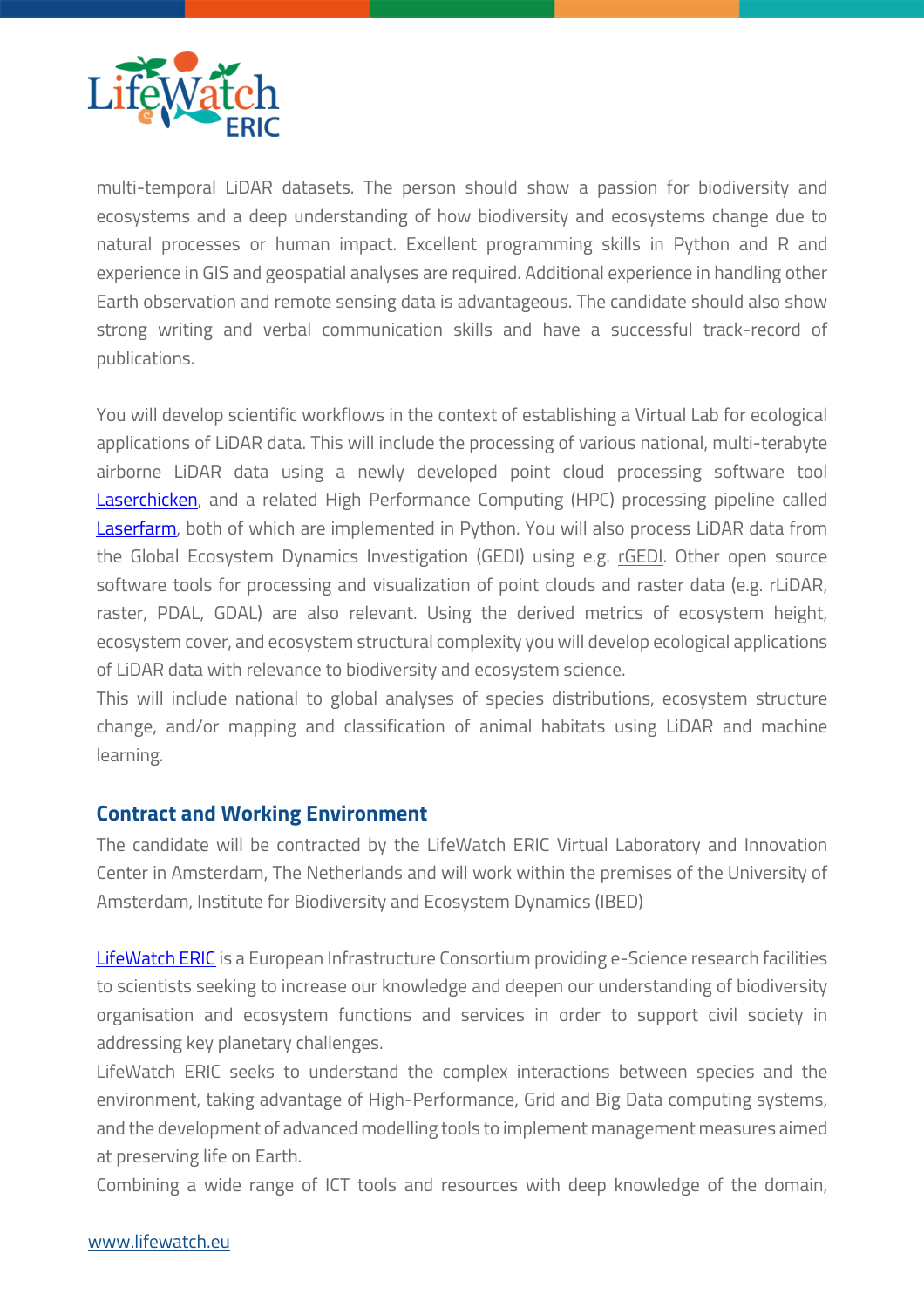

LifeWatch ERIC's mission is to be a "first class" worldwide provider of content and services for the biodiversity research community by:

- Offering new opportunities for large-scale scientific development
- **Enabling accelerated data capture with innovative new technologies**
- § Supporting knowledge-based decision-making for biodiversity and ecosystem management
- **•** Providing training, dissemination and awareness programmes.

The **Institute for Biodiversity and Ecosystem Dynamics (IBED)** is one of eight research institutes within the **Faculty of Science** at the University of Amsterdam. Our scientific work aims at a better understanding of the dynamics of ecosystems at all relevant levels, from genes to ecosystems, using a truly multi-disciplinary approach, and based on both experimental and theoretical research. Scientific focus is on aquatic (both freshwater and marine) and terrestrial ecosystems, evolutionary and population biology, ecosystem and landscape dynamics, and theoretical and computational ecology. We want to unravel how ecosystems function in all their complexity, and how they change due to natural processes and human activities.

You will closely collaborate with computer scientists and software engineers who are developing the technical functionality of Virtual Research Environments (VREs) and the containerization of the applications. It is expected that your work results in scientific papers, and that you participate and present the research at LifeWatch and other international meetings. In your daily work, you will be embedded in the Biogeography & Macroecology (BIOMAC) lab (http://biomac.org/ ) and the Department Theoretical and Computational Ecology (http://ibed.uva.nl/research), and have close links to the Quality Critical Distributed Computing team of the Multiscale Networked Systems (MNS) research group.

## **The ideal candidate should meet the following requirements**

- § A PhD degree in LiDAR, remote sensing, ecology, biodiversity, Earth science or a related discipline;
- interest, passion and experience in LiDAR, biodiversity, computational ecology and Earth observation;
- exceptional quantitative skills and profound experience in handling and processing LiDAR data (e.g. scripting/programming in Python and R, geospatial analyses, handling of remote sensing datasets);
- experience with computational workflows;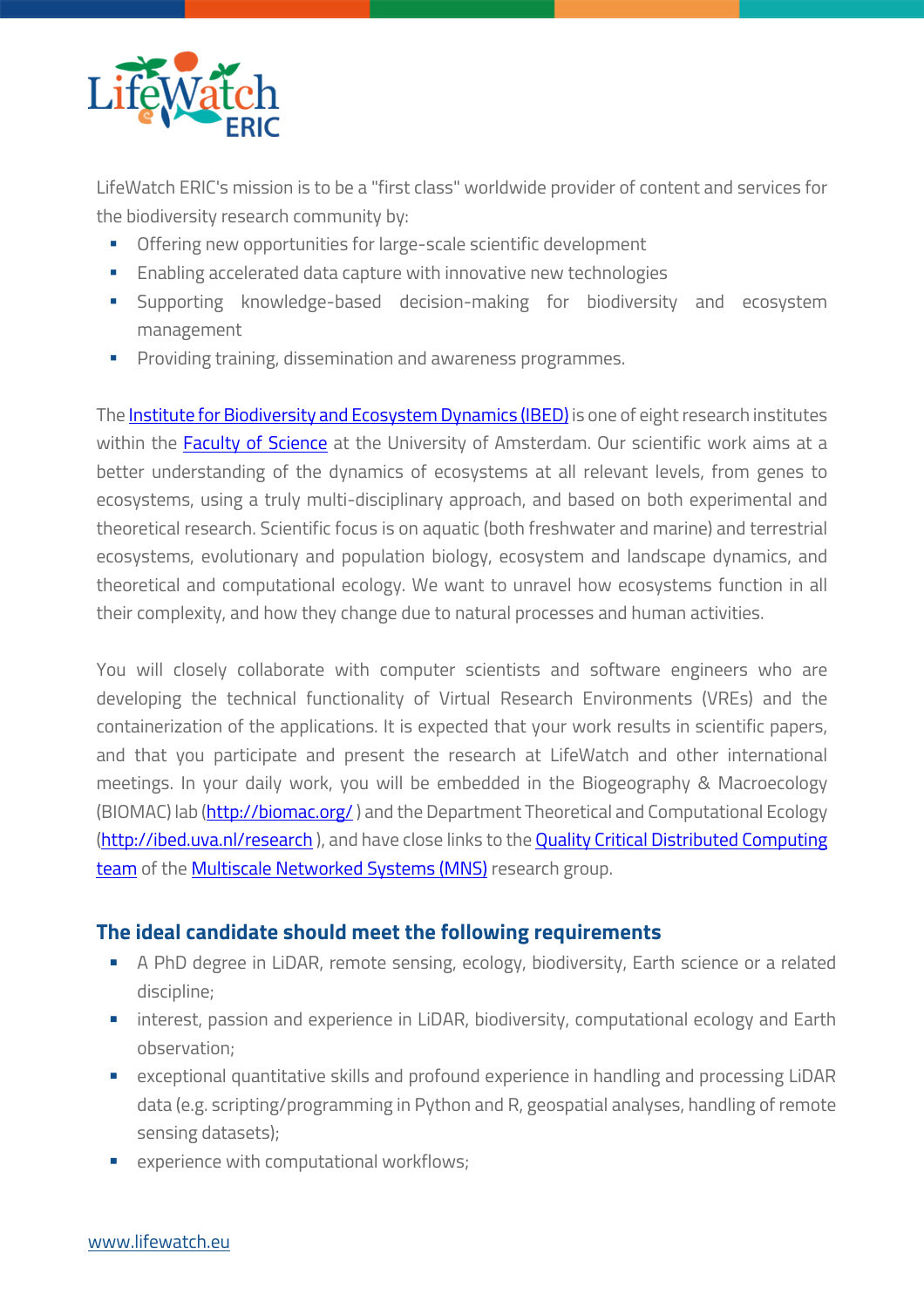

- willingness to work in a multidisciplinary team (ecology, computer science; software engineering)
- proficiency in scientific writing;
- **•** ability to speak and communicate in English at an academic level;
- successful and strong track-record of publications.

Of additional advantage:

- § strong skills in species distribution modelling, change detection or machine learning
- background in biodiversity informatics and open data science;
- experience in data and computer science;

# **The call for interest is subject to the following procedure**

### **Further information**

Interested? For more information on this position please contact: Dr W. Daniel Kissling, associate professor of quantitative biodiversity science (daily supervisor), Email: W.D.Kissling@uva.nl ; Visit Profile Page of Daniel Kissling

### **Appointment**

We offer a position for 38 hours a week in an exciting, dynamic and international research environment, starting as soon as possible. The full-time appointment will be on a temporary basis for a maximum period of 2 years with opportunities for an extension.

The Collective Labour Agreement for Dutch Universities will be applicable for salary. The annual salary will be increased by 8 % holiday allowance and 8.3 % end-of-year bonus. You will participate in the LifeWatch-ERIC Netherlands pension scheme with RESAVER.

### **Job application**

Applications should include the following documents, all in one PDF file and in the following order:

- § Motivation letter (max. 1-2 pages, containing your motivation for applying and a description of your previous research experience);
- List of your 2-3 most significant publications (incl. a short description in 2-3 sentences what is interesting in each paper);
- **•** Short outline (max. 1 page) of ideas how to develop LiDAR data products for ecological applications in biodiversity and ecosystem science (will only be used for evaluating the applicants);